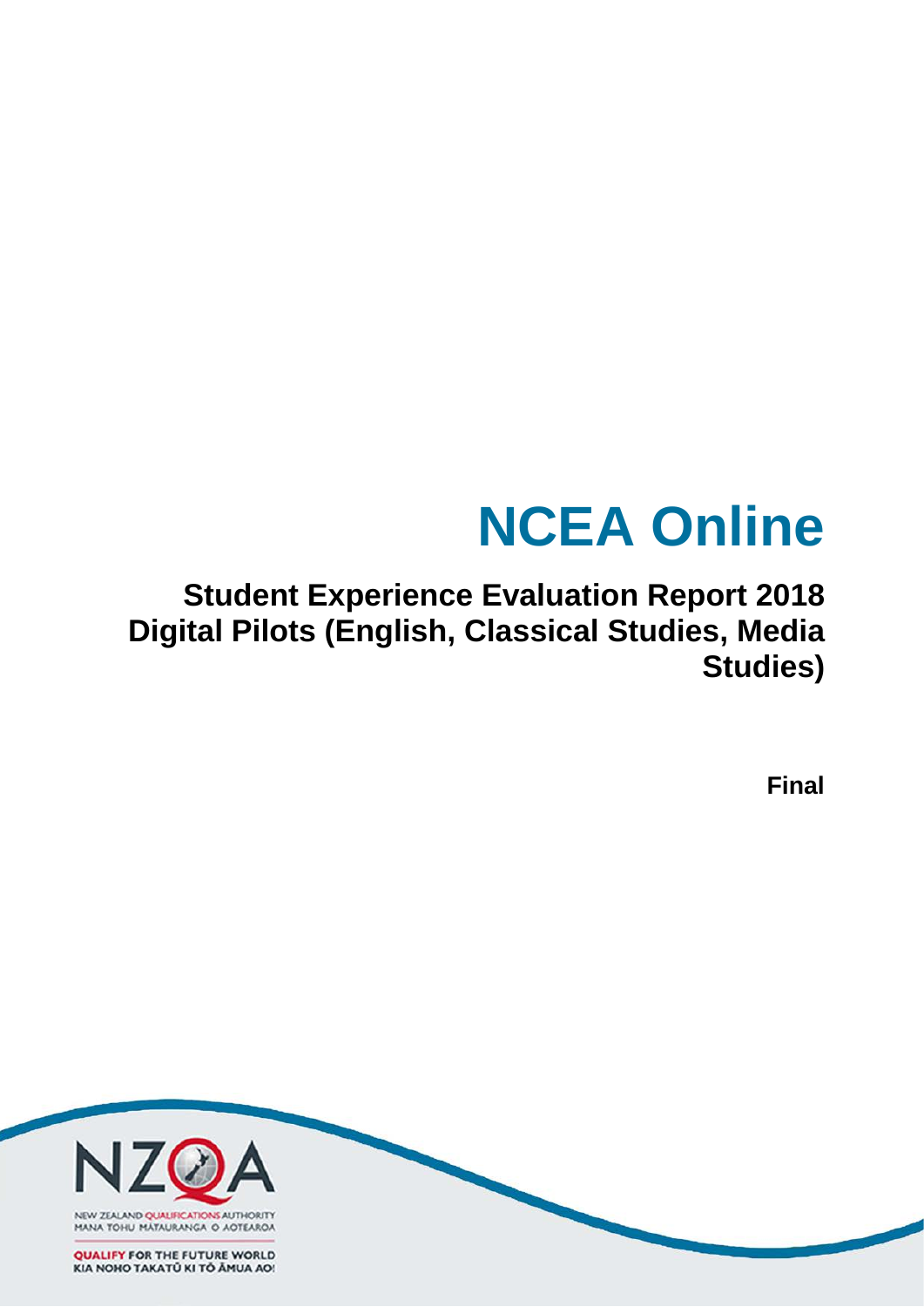# **NCEA Online**

## **Table of Contents**

|     | 1.1 |                                                            |  |
|-----|-----|------------------------------------------------------------|--|
|     | 1.2 |                                                            |  |
|     |     |                                                            |  |
| 2.1 |     |                                                            |  |
| 2.2 |     |                                                            |  |
|     |     |                                                            |  |
|     |     |                                                            |  |
| 2.3 |     |                                                            |  |
| 2.4 |     |                                                            |  |
|     |     |                                                            |  |
|     |     | Appendix Two: Summarised Responses to Closed Questions 10  |  |
|     |     | Appendix Three: Survey Responses to Open-Ended Questions14 |  |

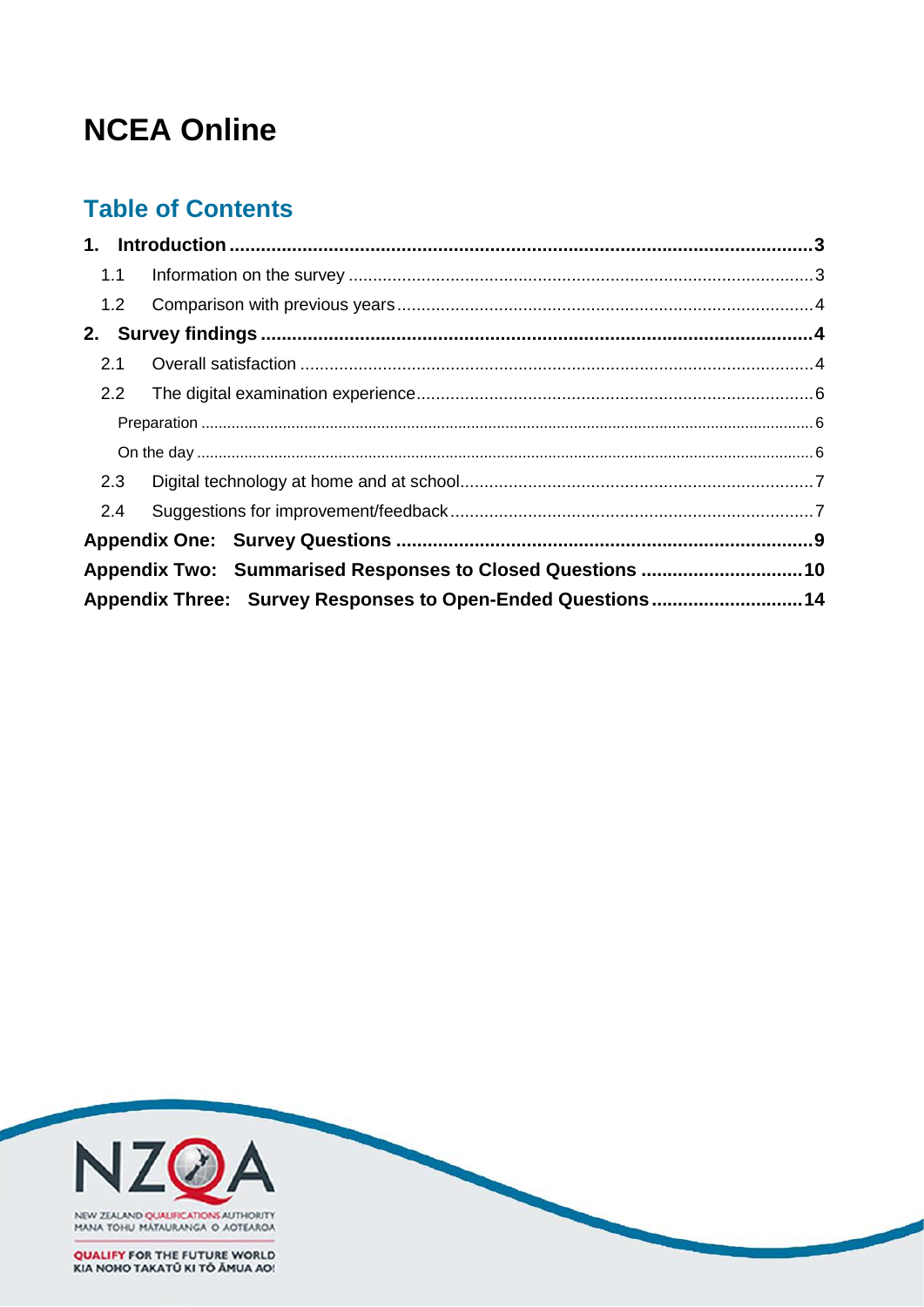## <span id="page-2-0"></span>**1. Introduction**

Nine Digital Pilot examinations were offered in 2018 – Levels 1, 2, and 3 for the subjects English, Media Studies, and Classical Studies. All nine of the Digital Pilot examinations required essay type answers. 6,697 students participated in at least one of the Digital Pilot examinations, from 53 schools. There were 52 examination centres.

5,402 of the students who participated in at least one of the Digital Pilot examinations also participated in a Digital Trial examination held in September and October. 45 of the schools that participated in the Digital Pilots also participated in the Digital Trials.

2,214 of the 6,697 students who participated in at least one of the Digital Pilot examinations in 2018 had participated in at least one of the Digital Pilot examinations in 2017.

#### <span id="page-2-1"></span>**1.1 Information on the survey**

The student survey was designed to measure students' self-reported satisfaction and experience of the Digital Pilot examinations administered by NZQA during November 2018. The survey included establishing whether the students regularly used electronic devices at home and at school.

NZQA received 1,468 survey responses from 1,422 students. Some students sat more than one digital examination and therefore may have answered the survey more than once<sup>[1](#page-2-2)</sup>. Students logged into 7,148 sessions ‒ **a survey response rate of 21%**.

The table below shows the number of responses received, by Pilot examination.

#### Table 1. Number of responses received, by Pilot examination

| <b>Digital Pilot Exam Session</b> | <b>Count</b> | <b>Percentage</b> |
|-----------------------------------|--------------|-------------------|
| <b>L1 Classical Studies</b>       | 0            | 0%                |
| L1 English                        | 619          | 42%               |
| L1 Media Studies                  | 124          | 8%                |
| <b>L2 Classical Studies</b>       | 24           | 2%                |
| L <sub>2</sub> English            | 436          | 30%               |
| L <sub>2</sub> Media Studies      | 81           | 6%                |
| <b>L3 Classical Studies</b>       | 17           | 1%                |
| L3 English                        | 125          | 9%                |
| L3 Media Studies                  | 42           | 3%                |
| <b>Total</b>                      | 1,468        |                   |

<span id="page-2-2"></span> <sup>1</sup> Some students took part in more than one Pilot examination and thus may have responded to more than one survey, so some overlap in responses is possible. We have treated each survey response as representative of its examination experience.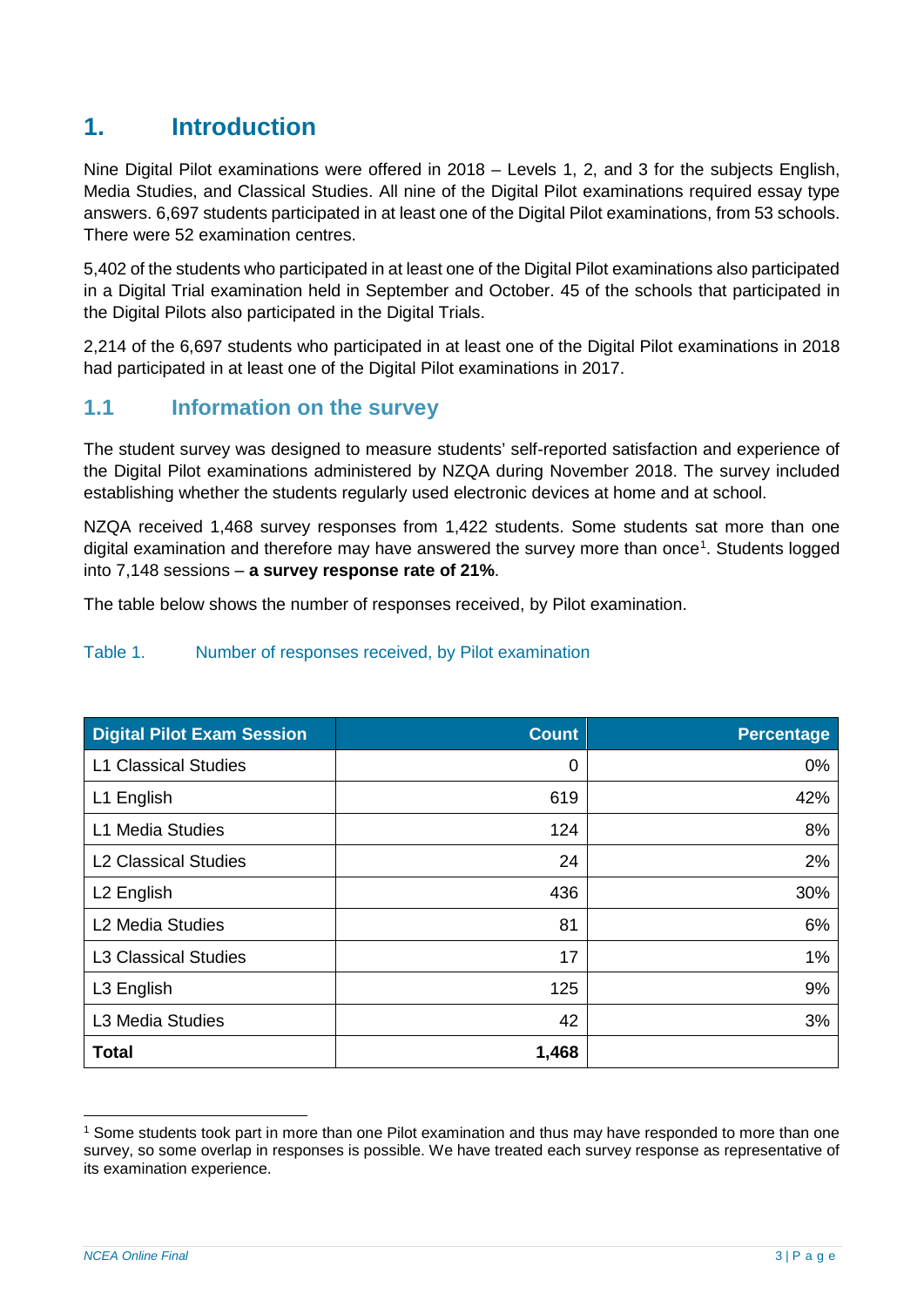The survey results for each subject are presented together. Where there are differences in the responses by subject and level these are discussed below. The reason for the differences relates to the fact that students experienced technical issues with the Level 1 English digital examination, and a small number of students also experienced technical issues with the Level 2 English digital examination. This resulted in statistical differences in the responses to a few of the questions.

The survey was made available to students within the SoNET system, directly after they submitted their Digital Pilot examination. The survey consisted of 12 questions, with three open ended questions – see Appendix 1 for a list of the survey questions. The survey was designed to take approximately five minutes to complete. Not all the students answered all the questions in the survey. See Appendix 2 for summary tables of responses to the closed questions.

As the survey respondents were self-selected, care must be taken when applying the findings to all the participants in the Pilots.

Text mining tools have been used to attempt to gather information about the most common types of responses to open-ended questions, however they are much more reliable with larger datasets. The outputs for this process for the student survey have been included in the appendix where they gave reasonably reliable answers, but have not been included where they were not useful and there were insufficient commonalities for the tool to identify trends.

## <span id="page-3-0"></span>**1.2 Comparison with previous years**

There were six Digital Pilot examinations offered in 2017 (Levels 1, and 2 for the subjects English, Media Studies, and Classical Studies), and there were three offered in 2016 (Level 1 for the subjects English, Media Studies, and Classical Studies).

4,226 students participated in at least one of the Digital Pilot examinations in 2017, from 54 schools, across 4,498 exam sessions. NZQA received 1,068 survey responses from 1,047 students (response rate of 24%).

## <span id="page-3-1"></span>**2. Survey findings**

## <span id="page-3-2"></span>**2.1 Overall satisfaction**

As stated in section 1.1, this survey had a response rate of 21%. Respondents were positive about completing a Digital Pilot examination, with 97% (1,316 of 1,361) agreeing or strongly agreeing it was a positive experience. This was similar to 2017 when 98% (967 of 990) had the same sentiment.

Responses were analysed separately by Digital Pilot subject and level to determine whether there were any differences in satisfaction levels depending on the type of subject being examined digitally. The respondents for the different exam sessions have a higher proportion who strongly agreed with the statement than those who agreed, except for Level 1 English where those who agreed had a higher proportion than those who strongly agreed with the statement.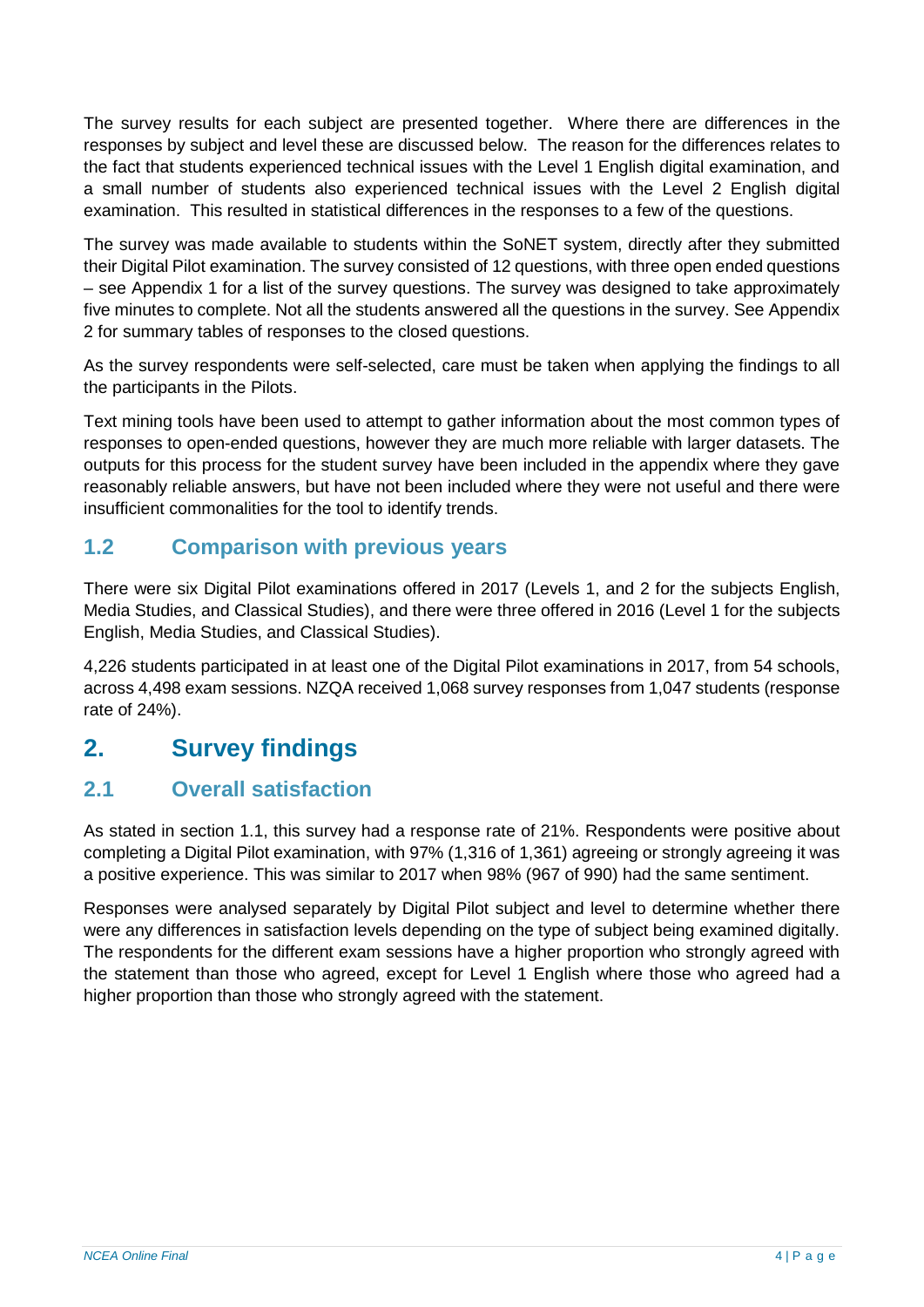Table 2. Responses to the question: "Overall, I found completing this exam digitally was a positive experience", by exam session.

|                       |                   | <b>English</b>                 |                   | <b>Classical</b><br><b>Media Studies</b><br><b>Studies</b> |                                |                   |                                |            |              |
|-----------------------|-------------------|--------------------------------|-------------------|------------------------------------------------------------|--------------------------------|-------------------|--------------------------------|------------|--------------|
|                       | <b>Level</b><br>1 | <b>Level</b><br>$\overline{2}$ | <b>Level</b><br>3 | <b>Level</b><br>1                                          | <b>Level</b><br>$\overline{2}$ | <b>Level</b><br>3 | <b>Level</b><br>$\overline{2}$ | Level<br>3 | <b>Total</b> |
| <b>Strongly Agree</b> | 215               | 237                            | 79                | 59                                                         | 49                             | 23                | 11                             | 8          | 681          |
|                       | (38%)             | (59%)                          | (68%)             | (49%)                                                      | (62%)                          | (55%)             | (58%)                          | (50%)      | (50%)        |
| Agree                 | 320               | 158                            | 38                | 59                                                         | 29                             | 16 <sup>1</sup>   | 7                              | 8          | 635          |
|                       | (56%)             | (39%)                          | (32%)             | (49%)                                                      | (37%)                          | (38%)             | (37%)                          | (50%)      | (47%)        |
| Disagree/Strongly     | 32                | 6                              | 0                 | $\overline{2}$                                             | (1%)                           | 3                 | 1                              | $\Omega$   | 45           |
| <b>Disagree</b>       | (6%)              | (1%)                           | (0%)              | (2%)                                                       |                                | (7%)              | (5%)                           | (0%)       | (3%)         |
| <b>Total</b>          | 567               | 401                            | 117               | 120                                                        | 79                             | 42                | 19                             | 16         | 1,361        |

Respondents also indicated a strong preference for completing the examination digitally rather than on paper with 95% (1,296 of 1,362) agreeing or strongly agreeing that digital was preferable to paperbased. This was similar to 2017 when 95% (941 of 990) had the same sentiment.

In response to the question 'What did you like most about the digital exam?' the survey respondents mentioned that typing is easier and faster than hand writing, and that their hand doesn't get sore from writing. They also said that editing their essays are easier and tidier when sitting the exam digitally compared with on paper, and the spell check was useful.

*"I [could] edit what I [wrote] easily and fix up the writing more [comfortably]. My hands [didn't] hurt from writing."*

"How I find it easy and faster to type [than] it is to write[,] and that it is easy to go back and add *something if I needed."*

"I liked how we got to use spell check and I feel that I type faster than I write and that it is *easier for me to do so."*

*"I could write my essay faster, could rearrange lines and paragraphs, and easily add/remove parts to my answers without making it messy as it would've been if it were non-digital. The best part is that I am able to go back to it and change my answers easily."*

*"It heavily removed the muscle fatigue I [experience] in my hand while writing and allowed me* to feel more confident in what I wrote as I [knew] I would be able to alter or remove what I *[wrote] easily without wasting space. It felt easier as I spent less time writing things out which provided me with significantly more time to construct ideas."*

*"The majority of the exam was [laid] out very good with there being no complications. It went very well."*

In response to the question 'What did you dislike about the exam?' the survey respondents mentioned network issues or being worried about the reliability of technology. Some mentioned being distracted by their peers having issues with the exam even if they didn't have the issue themselves. Several aspects of the interface were mentioned, like the spell check not working well, the red box warning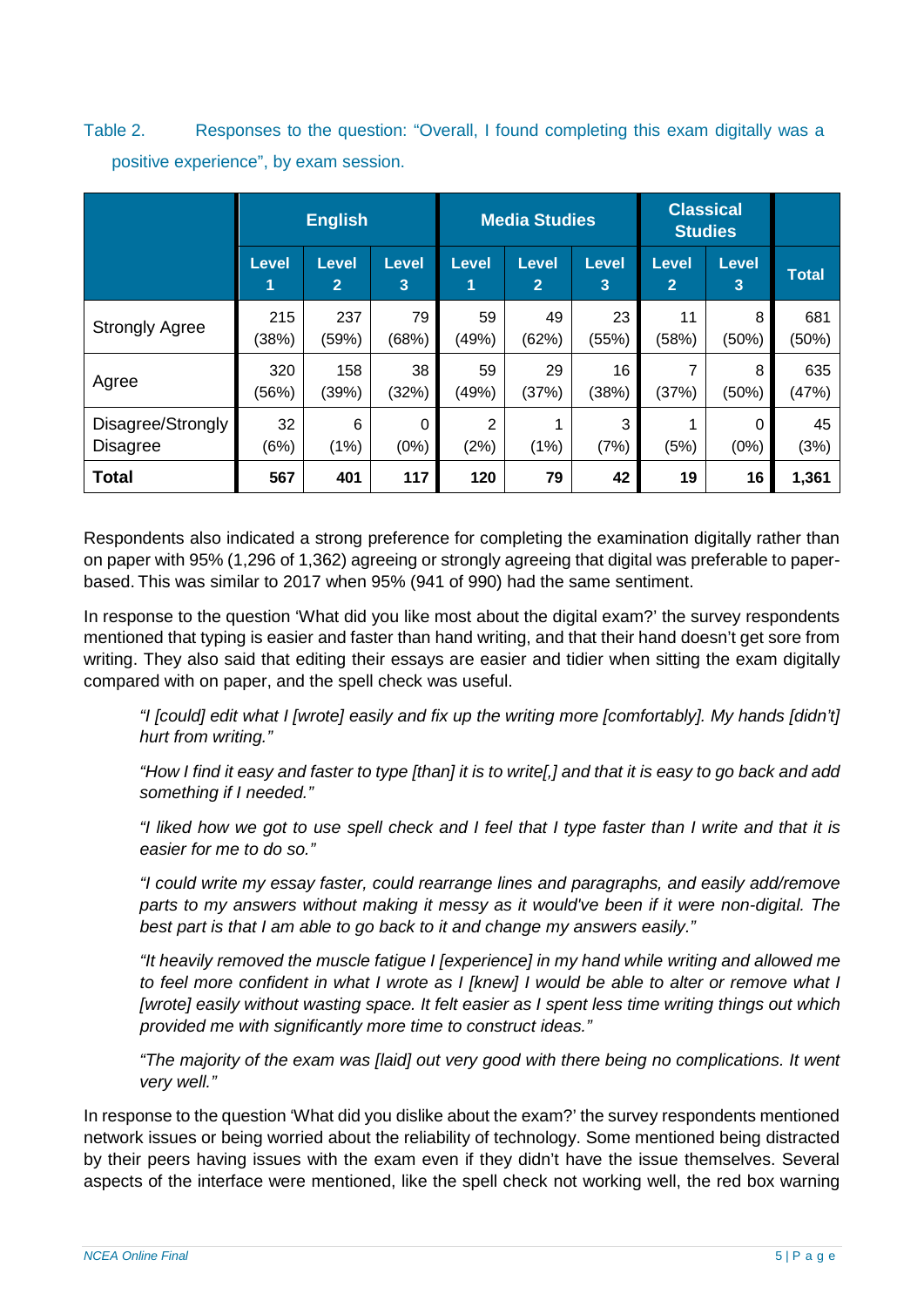on the recommended word count being distracting, lengthy loading times when switching between standards. The exam taking a long time to set up and the distraction of typing noises were also mentioned. 'None' or 'did not dislike anything' were also common responses to this question.

*"The server went and stopped working, when I was let back on some of my work had been lost."* 

"The spell check was nice to have but was not very good. It claimed [a lot] of basic words such *as 'change' were not spelt correctly, even though they clearly were, but other than that it was alright. Did not like how it need to manually be turned on, as I almost missed it.*

*"The lengthy loading times between questions that ruined my work flow."*

"The 550 word count is really annoying as it is hard to write a high level essay in that number, *the red box makes you feel not very good."*

"It kept coming up with a warning error saying that I kept on clicking out of the exam when I *didn't and it did this at least over 20 times during my exam which distracted and worried me."* 

"Found it easier to write my plan and refer to it in front of me instead of scrolling back up to *have a look every time I needed an idea."*

*"The constant tapping of other key boards. Sometimes I lost my train of thought."*

## <span id="page-5-0"></span>**2.2 The digital examination experience**

#### <span id="page-5-1"></span>**Preparation**

NZQA made familiarisation activities available to students who were participating in the Digital Trial and Pilot examinations. The purpose of the familiarisation activities was to provide students with the opportunity to experience the look and feel of a digital examination, including the login and submission process that students would experience, and the different tools that are part of the digital examinations (copy and paste, drag and drop, spell check, examination lockout, and examination preview).

81% of respondents (1,135 of 1,408) agreed or strongly agreed that they found the familiarisation activities useful in their preparation for their digital examination. This is higher than the percentage for 2017, when 74% of respondents (752 of 1,011) had the same sentiment.

14% of respondents (197 of 1,407) said that they did not know the familiarisation activities existed. This is less than the percentage for 2017, when 21% of respondents (213 of 1,011) said they did not know the familiarisation activities existed.

#### <span id="page-5-2"></span>**On the day**

53% of respondents (359 of 681) reported using their own device to complete their Digital Pilot examination, and 47% of respondents (322 of 681) reported using a school-provided device. These percentages were similar to 2017 when 46% (236 of 516) and 54% (280 of 516) of the respondents used their own device and a school-provided device respectively.

78% of respondents (1,049 of 1,340) reported they used a laptop to complete their Digital Pilot examination, and 21% (287 of 1,340) reported they used a desktop computer. Only four respondents (< 1%) reported they used a tablet. These percentages were similar to 2017 when 72% (677 of 940), 27% (258 of 940), and <1% (5 of 940) reported using a laptop, desktop computer, and tablet respectively.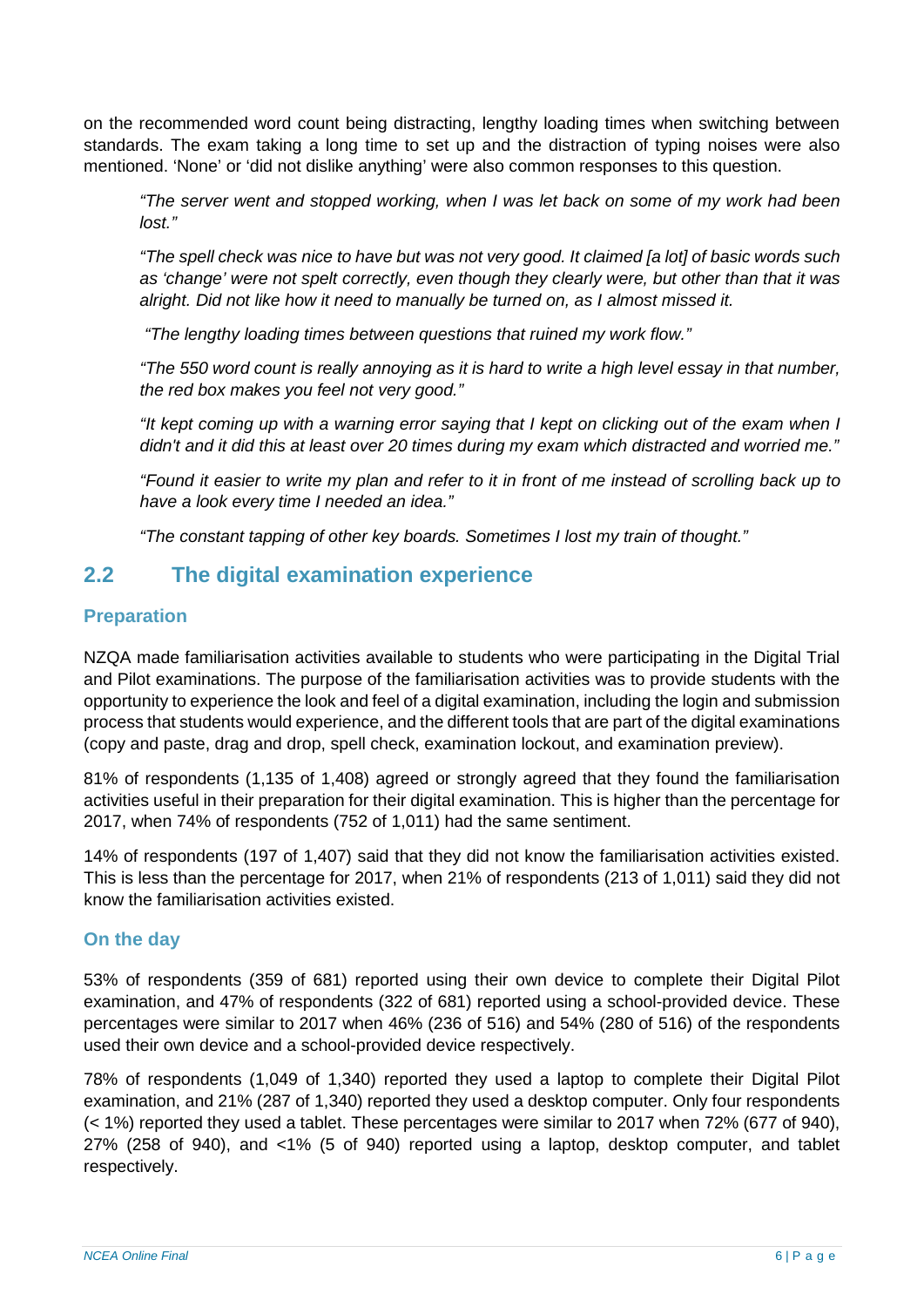66% of the respondents (944 of 1,425) reported experiencing no network or device problems when accessing or completing the Digital Pilot examination. This is lower than in 2017 when 83% (853 of 1,022) reported having no network or device problems when accessing or completing the Digital Pilot examination.

Of the respondents in 2018 who experienced issues during the examination, 29% (414 of 1,425) reported experiencing network problems and 5% (67 of 1,425) reported experiencing device problems. Of the respondents who experienced network problems, 91% (376 of 414) had sat the Level 1 English exam<sup>[2](#page-6-2)</sup>.

98% of respondents (1,339 of 1,366) found it very easy or easy to navigate through the Digital Pilot examination, and 98% of respondents (1,336 of 1,361) found entering their responses to the Digital Pilot very easy or easy. These were similar to 2017, when 98% (968 of 992) and 97% (963 of 991) had the same sentiments respectively.

92% of respondents (1,252 of 1,365) agreed or strongly agreed that completing the Digital Pilot examination took less time than they would have expected had it been paper-based, which was similar to 2017 (92%, 914 of 989).

## <span id="page-6-0"></span>**2.3 Digital technology at home and at school**

Most of the survey respondents reported having access to laptops and smart phones at home (96%, 1,397 of 1,461 and 90%, 1,316 of 1,461 respectively). About half of the survey respondents reported having access to desktop computers and tablets at home (51%, 852 of 1, 461 and 47%, 690 of 1, 461 respectively).

30% of the survey respondents (434 of 1,461) reported having access to all the four devices mentioned at home, and 33% (483 of 1,461) reported having access to three of the four devices at home.

To support their learning, students survey respondents reported that digital technology was very often or quite often used in class (90%, 1,307 of 1,457) and for homework (90%, 1,303 of 1,449). Digital technology was relatively less often used for internal assessments, where 77% (1,122 of 1,450) reported to using it very often or quite often for internal assessments. Very few respondents reported never using digital technology to support their learning in class or for homework. Only 2% (32 of 1,450) and 1% (9 of 1,449) reported never using digital technology for internal assessments and homework respectively.

2018 findings show that proportionately more respondents are using digital technology to support their learning in class, for homework and for internal assessment than Pilot survey respondents indicated in 2017 or 2016.

## <span id="page-6-1"></span>**2.4 Suggestions for improvement/feedback**

At the end of the survey, respondents were asked whether there were any features or functions that they thought future digital exams should include, or whether they had any other feedback.

<span id="page-6-2"></span><sup>&</sup>lt;sup>2</sup> Students sitting the L1 English Digital Pilot examination experienced a short-term loss of connectivity at 11.39am. NZQA investigated the cause and made system changes for the next and subsequent digital examination sessions so this issue did not recur.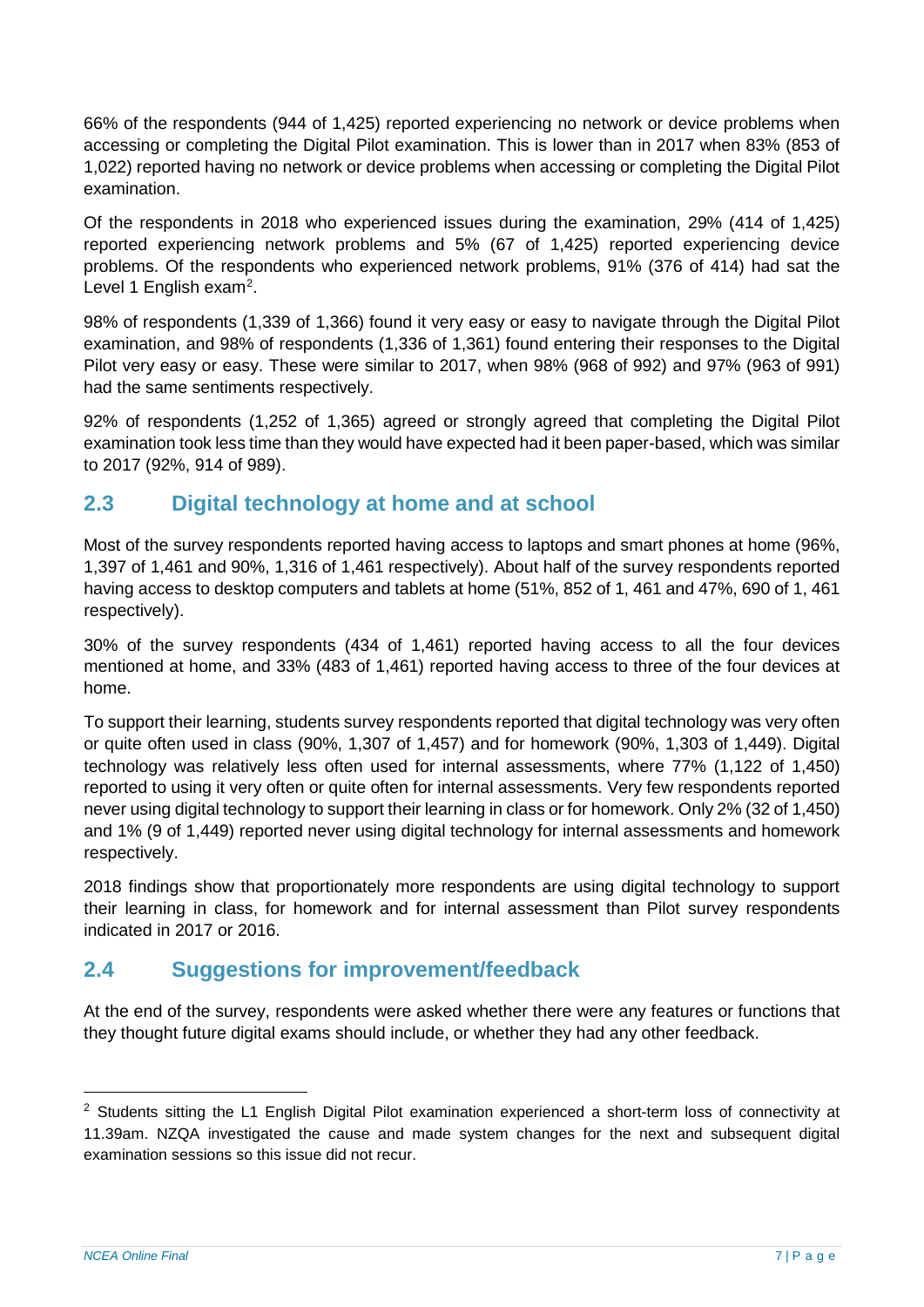Common themes from respondents include improving the spell check and word count functionalities, the ability to highlight texts, and fixing scrolling issues. They also mentioned features of other commonly used technology like auto-capitalisation in Microsoft Word or Google Docs.

*"Automatic capital letters at the start of new sentences like word."*

*"Having a highlight option with the unfamiliar text section so students like me can follow through with what they have highlighted and so they can find what they were doing a lot quicker."*

*"Make sure it can handle [everyone] in NZ."*

*"You should make the spell checker automatic. That way we can check as we type."*

*"Is it possible to make the screen bigger when writing our response. It only fits half the screen, making it harder to see what I'm writing."*

Some people were unable to locate the spell checker function or were not aware that it existed:

*"Spellcheck would be nice for typos, I don't know [if] spelling [is] still marked at this level."*

*"If there was a spellchecker I was unable to locate it, an quick and easy spell checker would be good since human error makes accounts for small problems that could make a markers job harder. We aren't marked on spelling, so why not?"*

*"Not realising that there was a spell check option until after the exam had finished."*

The survey responses indicate that students' experiences of the Pilot were very positive. Nonetheless there was valuable feedback from the students that will inform future developments. Electronic devices are widely used by students, and some responses to open ended questions indicate that digital functionality they are very familiar with elsewhere (such as Word's automatic capitalisation and spell check) is not understood by students to be available, or is actually unavailable, or requires improvement. The survey responses also indicated that some students were not sufficiently familiar with the spell check or word count features of the examination for which the same instructions were provided as in the paper examinations of the respective subjects and which were included in the familiarisation exercises that were made available prior to the examination.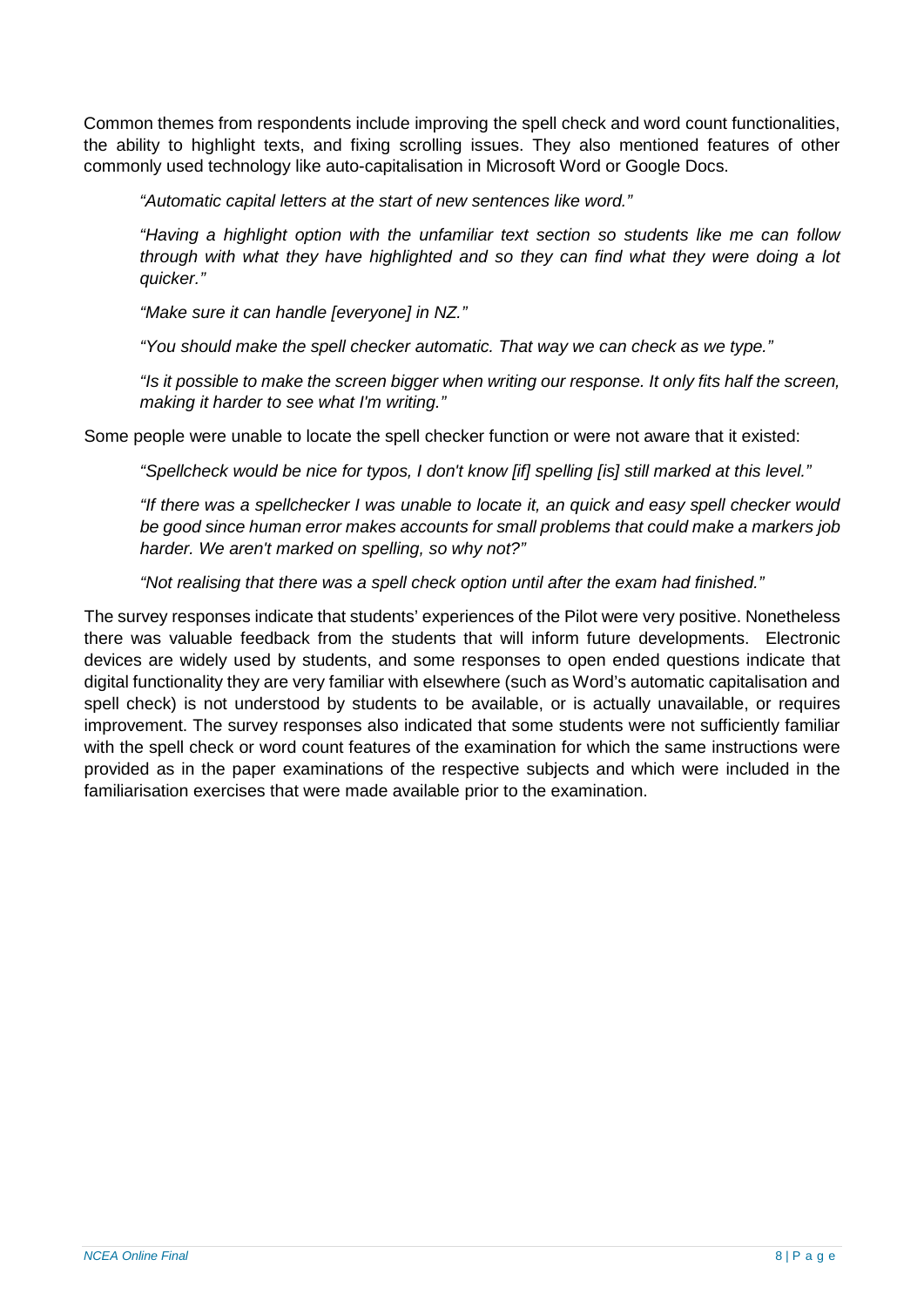## <span id="page-8-0"></span>**Appendix One: Survey Questions**

1. What device did you use to complete this digital exam?

| School provided | Desktop |  |
|-----------------|---------|--|
| Your own device | Laptop  |  |
|                 | Tablet  |  |

2. What devices do you have access to in your home? (Select all that apply)

| Smart phone | Laptop | Desktop computer Tablet |  |
|-------------|--------|-------------------------|--|
|             |        |                         |  |

3. How often is digital technology used in your learning?

| In class<br>Very often                 | Quite often | Occasionally | Never |
|----------------------------------------|-------------|--------------|-------|
| For homework<br>Very often             | Quite often | Occasionally | Never |
| For internal assessments<br>Very often | Quite often | Occasionally | Never |

4. Did you experience any network or device problems while accessing or completing this digital exam?

No problems Network problems Device problems

5. I found the familiarisation activities useful in my preparation for my digital exam.

| Strongly agree | Aaree | <b>Disagree</b> | Strongly disagree I didn't know they |
|----------------|-------|-----------------|--------------------------------------|
|                |       |                 | existed                              |

6. What did you like most about completing the exam digitally?



What did you dislike most about completing the exam digitally?

7. How easy was it to navigate through the digital exam?

| Very easy | Easy | <b>Difficult</b> | Very difficult |
|-----------|------|------------------|----------------|
|-----------|------|------------------|----------------|

- 8. How easy did you find entering your responses to the digital exam?
	- Very easy Easy Difficult Very difficult
- 9. I found completing the digital exam took less time than I expected than if it had been paper based.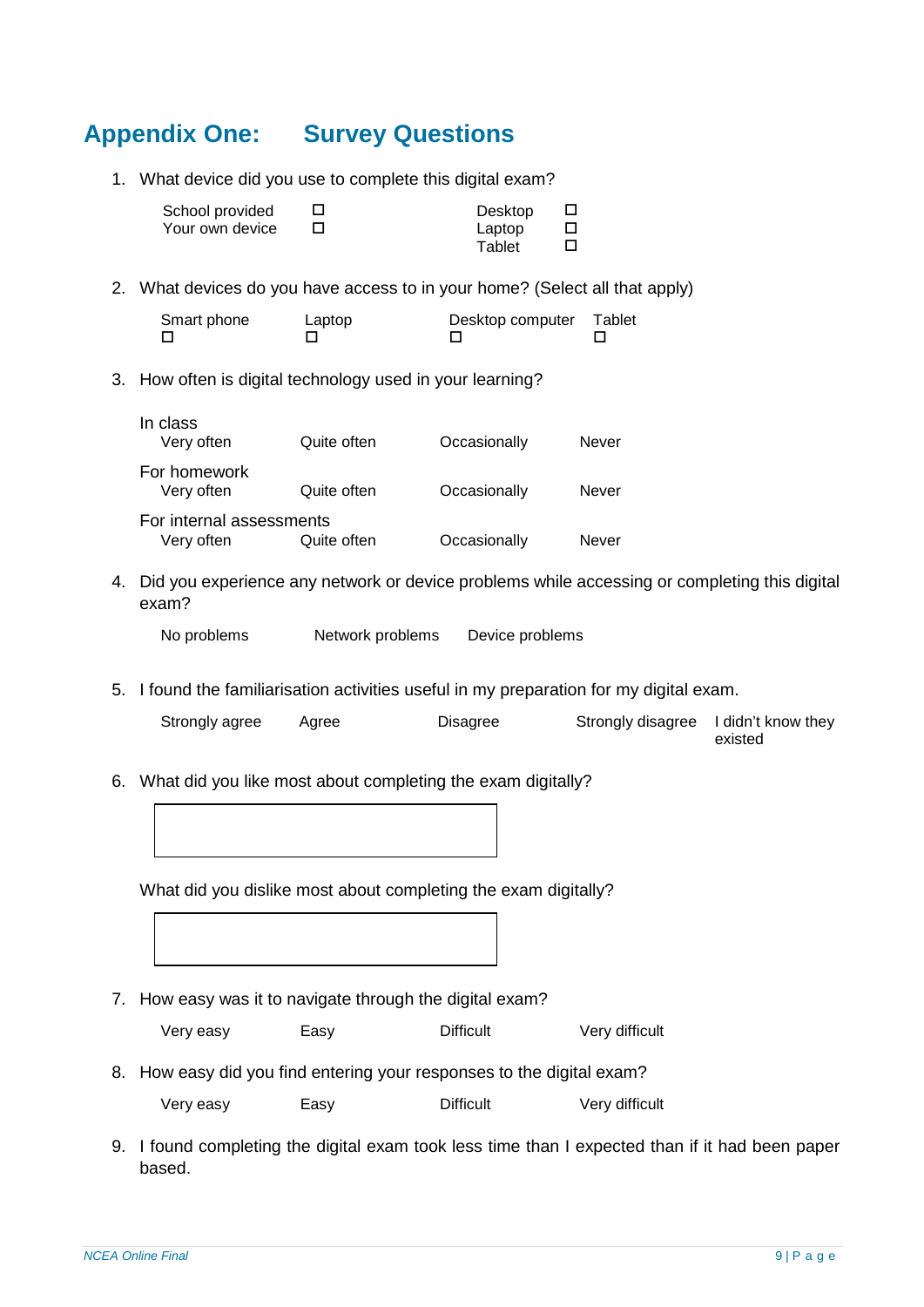Strongly agree Agree Disagree Strongly disagree

10. I preferred completing the exam digitally rather than on paper.

Strongly agree Agree Disagree Strongly disagree

11. Overall, I found completing this exam digitally was a positive experience.

Strongly agree Agree Disagree Strongly disagree

12. Are there any features or functions that you think future digital exams should include, or do you have any other feedback?

<span id="page-9-0"></span>

#### **Question 1. What device did you use to complete this digital exam?**

| <b>Type of Device</b> | <b>Count</b> | <b>Percentage</b> |
|-----------------------|--------------|-------------------|
| Desktop               | 287          | 21.4              |
| Laptop                | 1,049        | 78.3              |
| <b>Tablet</b>         | 4            | 0.3               |
| <b>Total</b>          | 1,340        |                   |

| School or own device | <b>Count</b> | <b>Percentage</b> |
|----------------------|--------------|-------------------|
| School provided      | 322          | 47.3              |
| Your own device      | 359          | 52.               |
| <b>Total</b>         | 681          |                   |

#### **Question 2. What devices do you have access to in your home? (Select all that apply)**

| <b>Device</b>                                 | <b>Count</b> | Percentage |
|-----------------------------------------------|--------------|------------|
| Smart phone, Laptop, Desktop computer, Tablet | 434          | 29.7       |
| Smart phone, Laptop, Desktop computer         | 249          | 17.0       |
| Smart phone, Laptop, Tablet                   | 216          | 14.8       |
| Smart phone, Laptop                           | 372          | 25.5       |
| Smart phone, Desktop computer, Tablet         | 9            | 0.6        |
| Smart phone, Desktop computer                 | 15           | 1.0        |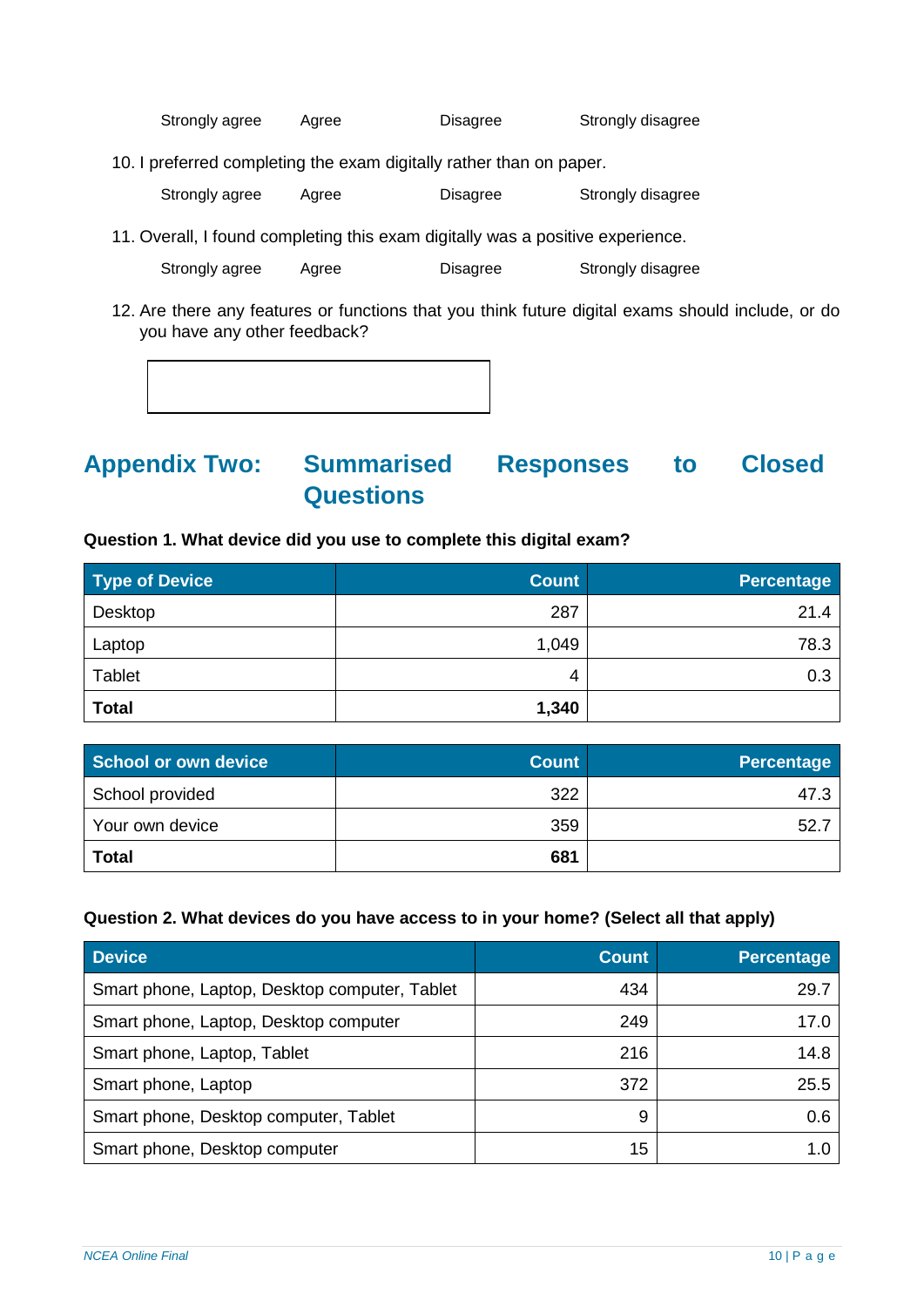| <b>Device</b>                    | <b>Count</b>   | <b>Percentage</b> |
|----------------------------------|----------------|-------------------|
| Smart phone, Tablet              | 4              | 0.3               |
| Smart phone                      | 17             | 1.2               |
| Laptop, Desktop computer, Tablet | 9              | 0.6               |
| Laptop, Desktop computer         | 18             | 1.2               |
| Laptop, Tablet                   | 15             | 1.0               |
| Laptop                           | 84             | 5.7               |
| Desktop computer, Tablet         | $\overline{2}$ | 0.1               |
| Desktop computer                 | 16             | 1.1               |
| <b>Tablet</b>                    | 4              | 0.1               |
| <b>Total</b>                     | 1,461          |                   |

## **Question 2. What devices do you have access to in your home? (for each device type)**

| <b>Device</b>    | <b>Count</b> | <b>Percentage</b> |
|------------------|--------------|-------------------|
| Smart phone      | 1,316        | 92.9              |
| Laptop           | 1,397        | 98.7              |
| Desktop computer | 752          | 53.1              |
| Tablet           | 690          | 48.7              |
| <b>Total</b>     | 1,416        |                   |

## **Question 3. How often do you use digital technology in your learning?**

|              | <b>In Class</b> |                   | <b>In Homework</b> |                   | <b>Internal Assessments</b> |                   |
|--------------|-----------------|-------------------|--------------------|-------------------|-----------------------------|-------------------|
|              | <b>Count</b>    | <b>Percentage</b> | <b>Count</b>       | <b>Percentage</b> | <b>Count</b>                | <b>Percentage</b> |
| Very Often   | 820             | 56.3              | 909                | 62.7              | 719                         | 49.6              |
| Quite Often  | 487             | 33.4              | 394                | 27.2              | 403                         | 27.8              |
| Occasionally | 150             | 10.3              | 137                | 9.5               | 296                         | 20.4              |
| <b>Never</b> | 0               | 0.0               | 9                  | 0.6               | 32                          | 2.2               |
| <b>Total</b> | 1,457           |                   | 1,449              |                   | 1,450                       |                   |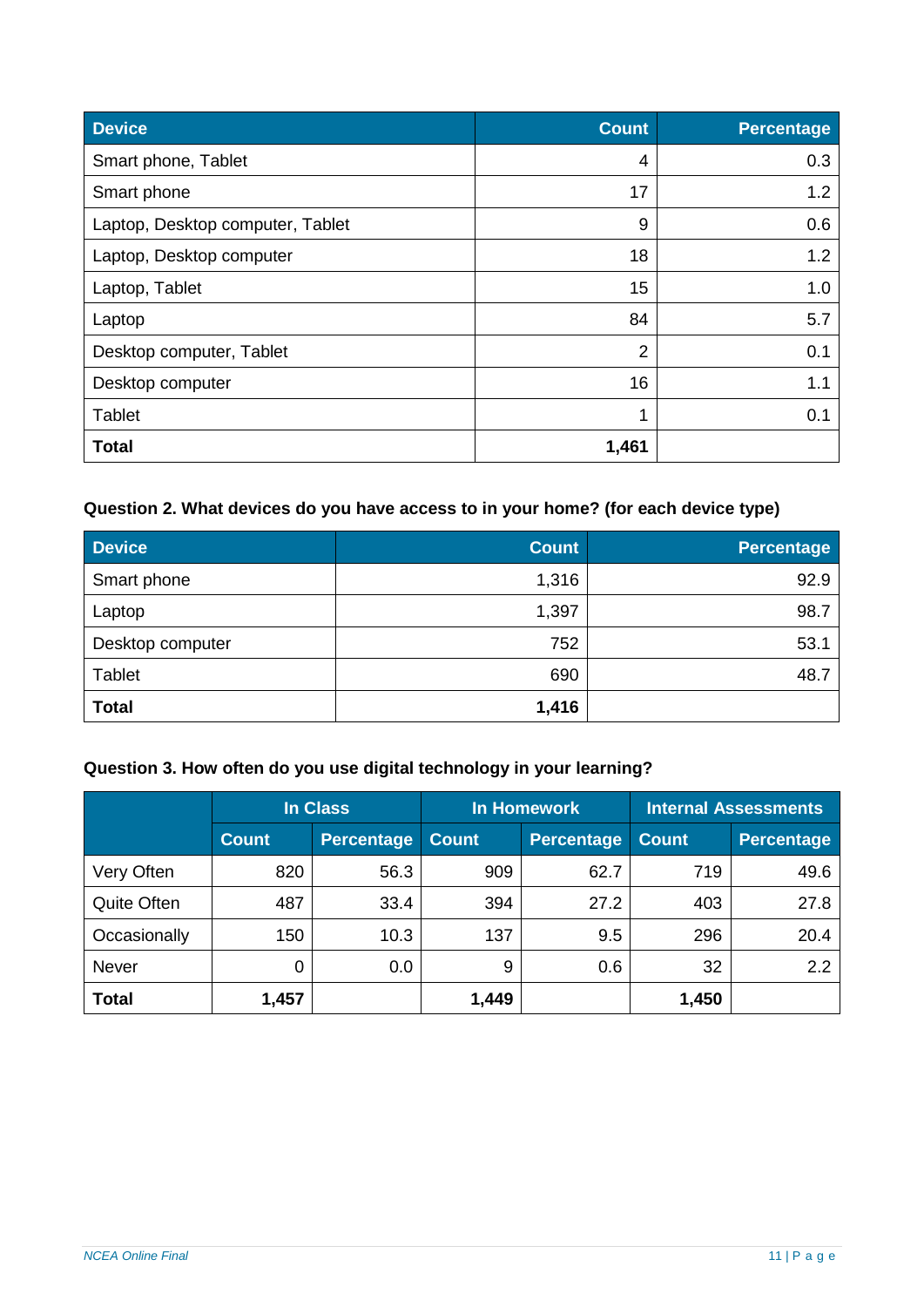**Question 4. Did you experience any network or device problems while accessing or completing this digital exam?**

|                  | <b>Count</b> | <b>Percentage</b> |
|------------------|--------------|-------------------|
| No Problems      | 944          | 66.2              |
| Network problems | 414          | 29.1              |
| Device problems  | 67           | 4.7               |
| <b>Total</b>     | 1,425        |                   |

#### **Question 5. I found the familiarisation activities useful in my preparation for my digital exam.**

|                            | <b>Count</b> | <b>Percentage</b> |
|----------------------------|--------------|-------------------|
| <b>Strongly Agree</b>      | 275          | 19.5              |
| Agree                      | 860          | 61.1              |
| <b>Disagree</b>            | 60           | 4.3               |
| <b>Strongly Disagree</b>   | 16           | 1.1               |
| I didn't know they existed | 197          | 14.0              |
| <b>Total</b>               | 1,408        |                   |

#### **Question 8. How easy was it to navigate through the digital exam?**

|                  | <b>Count</b> | <b>Percentage</b> |
|------------------|--------------|-------------------|
| Very easy        | 715          | 52.3              |
| Easy             | 624          | 45.7              |
| <b>Difficult</b> | 26           | 1.9               |
| Very difficult   |              | 0.1               |
| <b>Total</b>     | 1,366        |                   |

#### **Question 9. How easy did you find entering your responses to the digital exam?**

|                  | <b>Count</b> | <b>Percentage</b> |
|------------------|--------------|-------------------|
| Very easy        | 737          | 54.2              |
| Easy             | 599          | 44.0              |
| <b>Difficult</b> | 25           | 1.8               |
| Very difficult   | 0            | 0.0               |
| <b>Total</b>     | 1,361        |                   |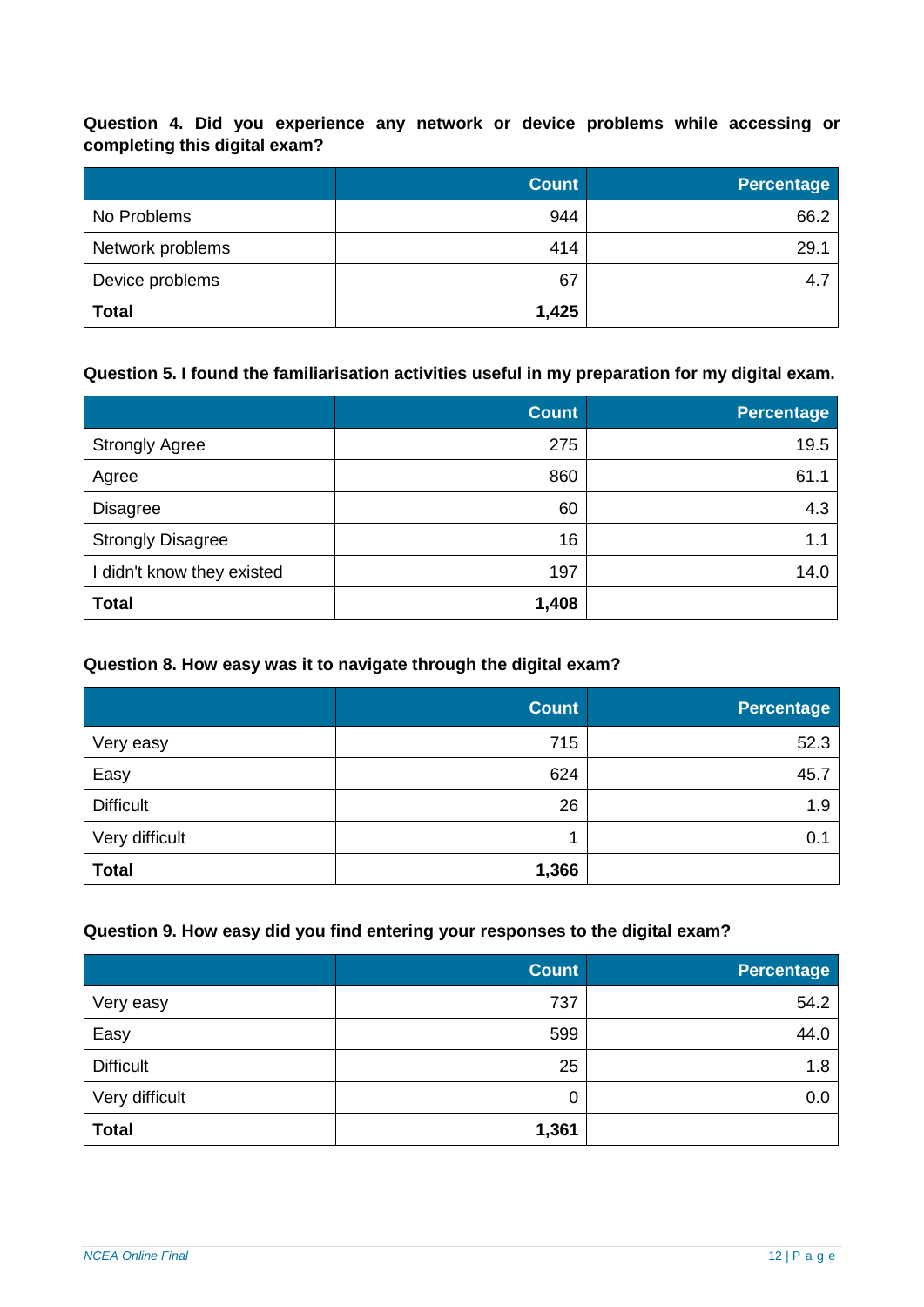**Question 10. I found completing the digital exam took less time than I expected than if it had been paper based.**

|                          | <b>Count</b> | Percentage |
|--------------------------|--------------|------------|
| <b>Strongly Agree</b>    | 778          | 57.0       |
| Agree                    | 474          | 34.7       |
| Disagree                 | 96           | 7.0        |
| <b>Strongly Disagree</b> | 17           | 1.2        |
| <b>Total</b>             | 1,365        |            |

#### **Question 11. I preferred completing the exam digitally rather than on paper.**

|                          | <b>Count</b> | <b>Percentage</b> |
|--------------------------|--------------|-------------------|
| <b>Strongly Agree</b>    | 850          | 62.4              |
| Agree                    | 446          | 32.7              |
| <b>Disagree</b>          | 48           | 3.5               |
| <b>Strongly Disagree</b> | 18           | 1.3               |
| <b>Total</b>             | 1,362        |                   |

#### **Question 12. Overall, I found completing this exam digitally was a positive experience.**

|                          | <b>Count</b> | <b>Percentage</b> |
|--------------------------|--------------|-------------------|
| <b>Strongly Agree</b>    | 681          | 50.0              |
| Agree                    | 635          | 46.7              |
| <b>Disagree</b>          | 36           | 2.6               |
| <b>Strongly Disagree</b> | 9            | 0.7               |
| <b>Total</b>             | 1,361        |                   |